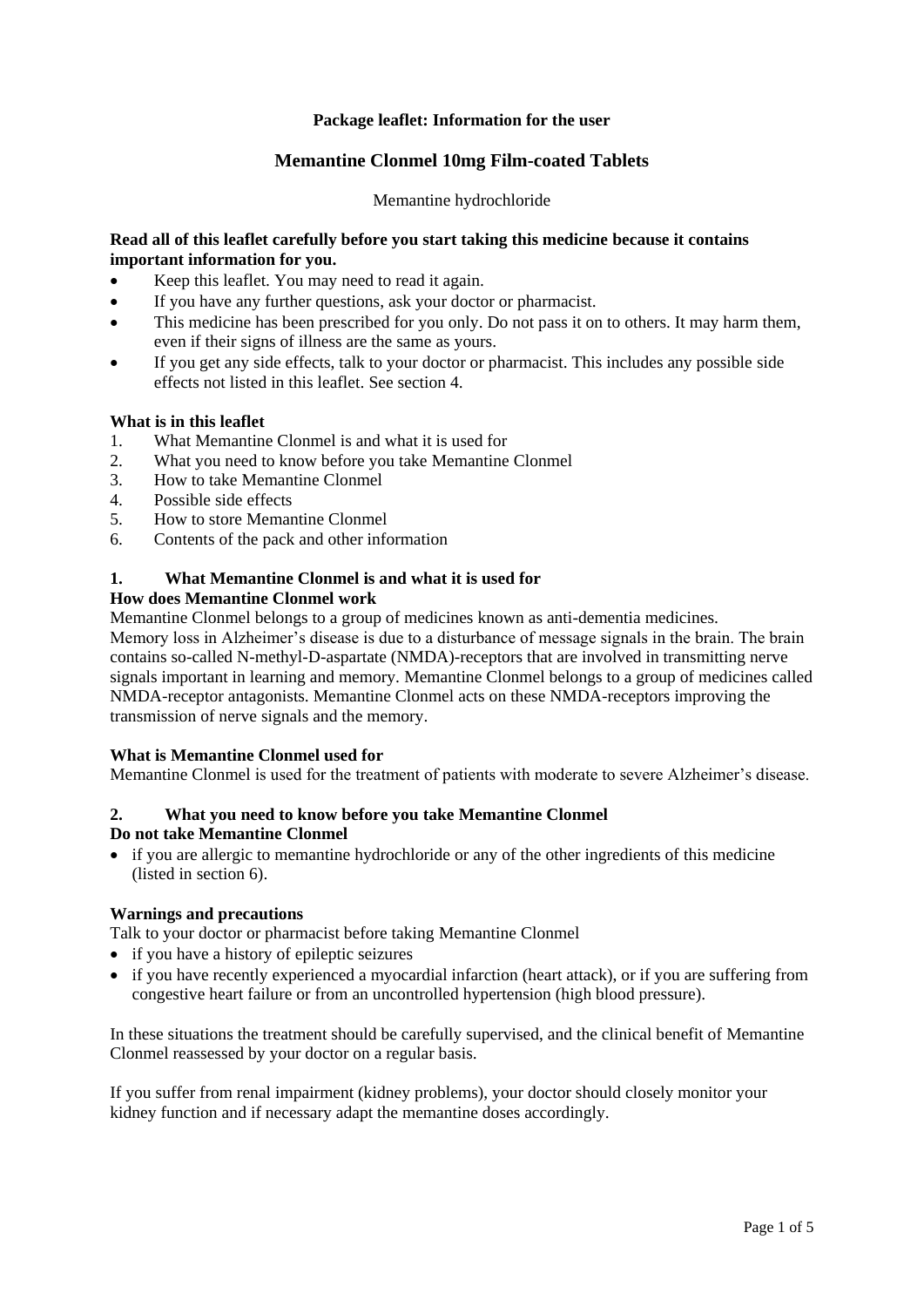The use of medicinal products called amantadine (for the treatment of Parkinson's disease), ketamine (a substance generally used as an anaesthetic), dextromethorphan (generally used to treat cough) and other NMDA-antagonists at the same time should be avoided.

## **Children and adolescents**

Memantine Clonmel is not recommended for children and adolescents under the age of 18 years.

### **Other medicines and Memantine Clonmel**

Tell your doctor or pharmacist if you are taking, have recently taken or might take any other medicines.

In particular, Memantine Clonmel may change the effects of the following medicines and their dose may need to be adjusted by your doctor:

- amantadine, ketamine, dextromethorphan
- dantrolene, baclofen
- cimetidine, ranitidine, procainamide, quinidine, quinine, nicotine
- hydrochlorothiazide (or any combination with hydrochlorothiazide)
- anticholinergics (substances generally used to treat movement disorders or intestinal cramps)
- anticonvulsants (substances used to prevent and relieve seizures)
- barbiturates (substances generally used to induce sleep)
- dopaminergic agonists (substances such as L-dopa, bromocriptine)
- neuroleptics (substances used in the treatment of mental disorders)
- oral anticoagulants

If you go into hospital, let your doctor know that you are taking Memantine Clonmel.

## **Memantine Clonmel with food and drink**

You should inform your doctor if you have recently changed or intend to change your diet substantially (e.g. from normal diet to strict vegetarian diet) or if you are suffering from states of renal tubulary acidosis (RTA, an excess of acid-forming substances in the blood due to renal dysfunction (poor kidney function)) or severe infections of the urinary tract (structure that carries urine), as your doctor may need to adjust the dose of your medicine.

### **Pregnancy and breast-feeding**

If you are pregnant or breast-feeding, think you may be pregnant or are planning to have a baby, ask your doctor or pharmacist for advice before taking this medicine.

### **Pregnancy**

The use of memantine in pregnant women is not recommended.

### **Breast-feeding**

Women taking Memantine Clonmel should not breast-feed.

### **Driving and using machines**

Your doctor will tell you whether your illness allows you to drive and to use machines safely. Also, Memantine Clonmel may change your reactivity, making driving or operating machinery inappropriate.

### **Memantine Clonmel contains sodium**

This medicine contains less than 1 mmol sodium (23 mg) per tablet, that is to say essentially 'sodiumfree'.

### **3. How to take Memantine Clonmel**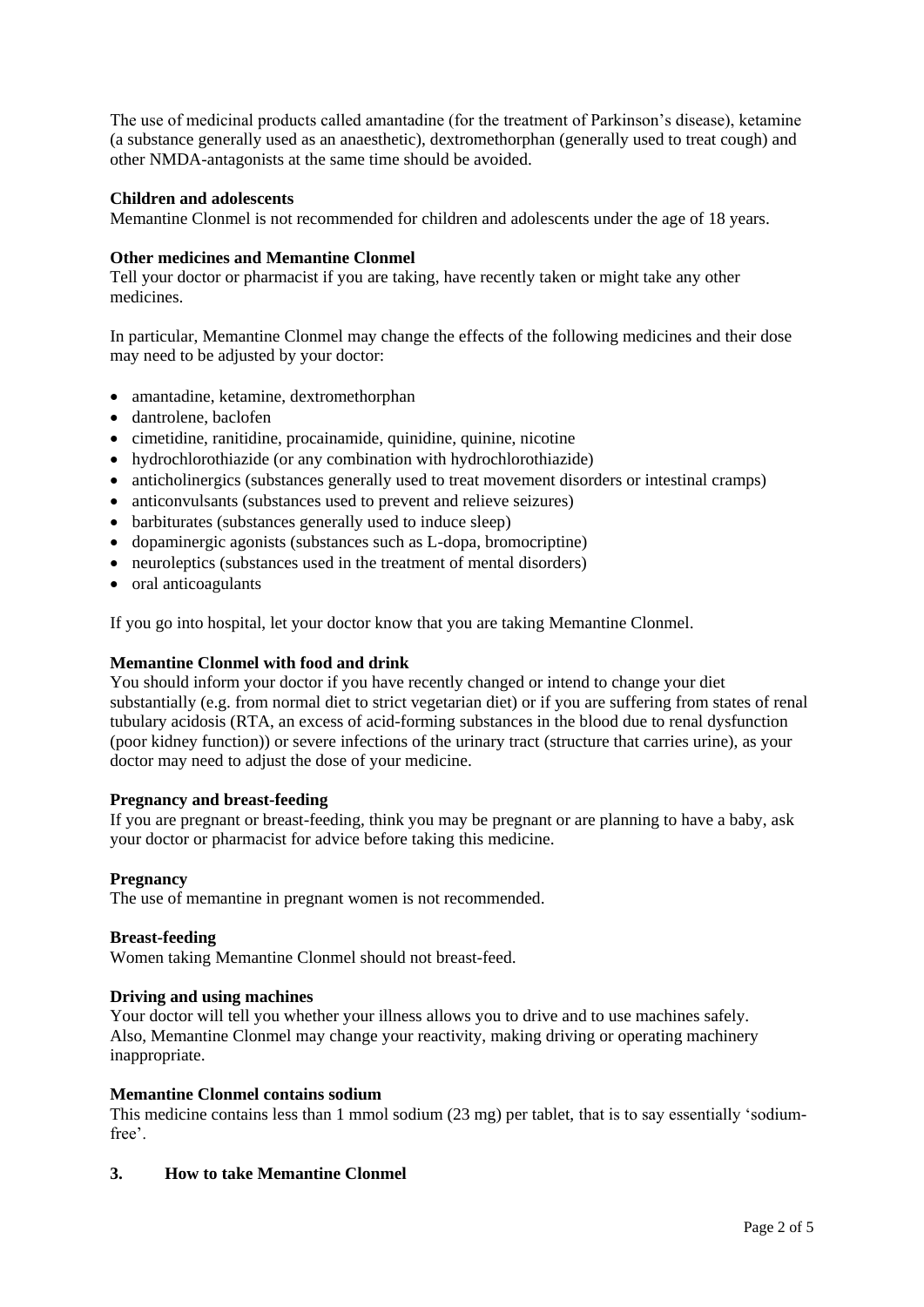Always take this medicine exactly as your doctor or pharmacist has told you. Check with your doctor or pharmacist if you are not sure.

### **Dosage**

The recommended dose of Memantine Clonmel for adults and elderly patients is 20 mg once a day. In order to reduce the risk of side effects this dose is achieved gradually by the following daily treatment scheme:

| Week 1            | half a 10 mg tablet          |
|-------------------|------------------------------|
| Week 2            | one 10 mg tablet             |
| Week 3            | one and a half 10 mg tablet  |
| Week 4 and beyond | two 10 mg tablets once a day |

The usual starting dose is half a tablet once a day  $(1 \times 5 \text{ mg})$  for the first week. This is increased to one tablet once a day ( $1 \times 10$  mg) in the second week and to 1 and a half tablet once a day in the third week. From the fourth week on, the usual dose is 2 tablets once a day  $(1 \times 20 \text{ mg})$ .

### **Dosage in patients with impaired kidney function**

If you have impaired kidney function, your doctor will decide upon a dose that suits your condition. In this case, monitoring of your kidney function should be performed by your doctor at specified intervals.

## **Administration**

Memantine Clonmel should be administered orally once a day. To benefit from your medicine you should take it regularly every day at the same time of the day. The tablets should be swallowed with some water.

The tablets can be taken with or without food.

### **Duration of treatment**

Continue to take Memantine Clonmel as long as it is of benefit to you. Your doctor should assess your treatment on a regular basis.

### **If you take more Memantine Clonmel than you should**

- In general, taking too much Memantine Clonmel should not result in any harm to you. You may experience increased symptoms as described in section 4. "Possible side effects".
- If you take a large overdose of Memantine Clonmel, contact your doctor or get medical advice, as you may need medical attention.

### **If you forget to take Memantine Clonmel**

- If you find you have forgotten to take your dose of Memantine Clonmel, wait and take your next dose at the usual time.
- Do not take a double dose to make up for a forgotten dose.

If you have any further questions on the use of this medicine, ask your doctor or pharmacist.

### **4. Possible side effects**

Like all medicines, this medicine can cause side effects, although not everybody gets them.

In general, the observed side effects are mild to moderate.

Common (may affect up to 1 in 10 people):

 Headache, sleepiness, constipation, elevated liver function tests, dizziness, balance disorders, shortness of breath, high blood pressure and drug hypersensitivity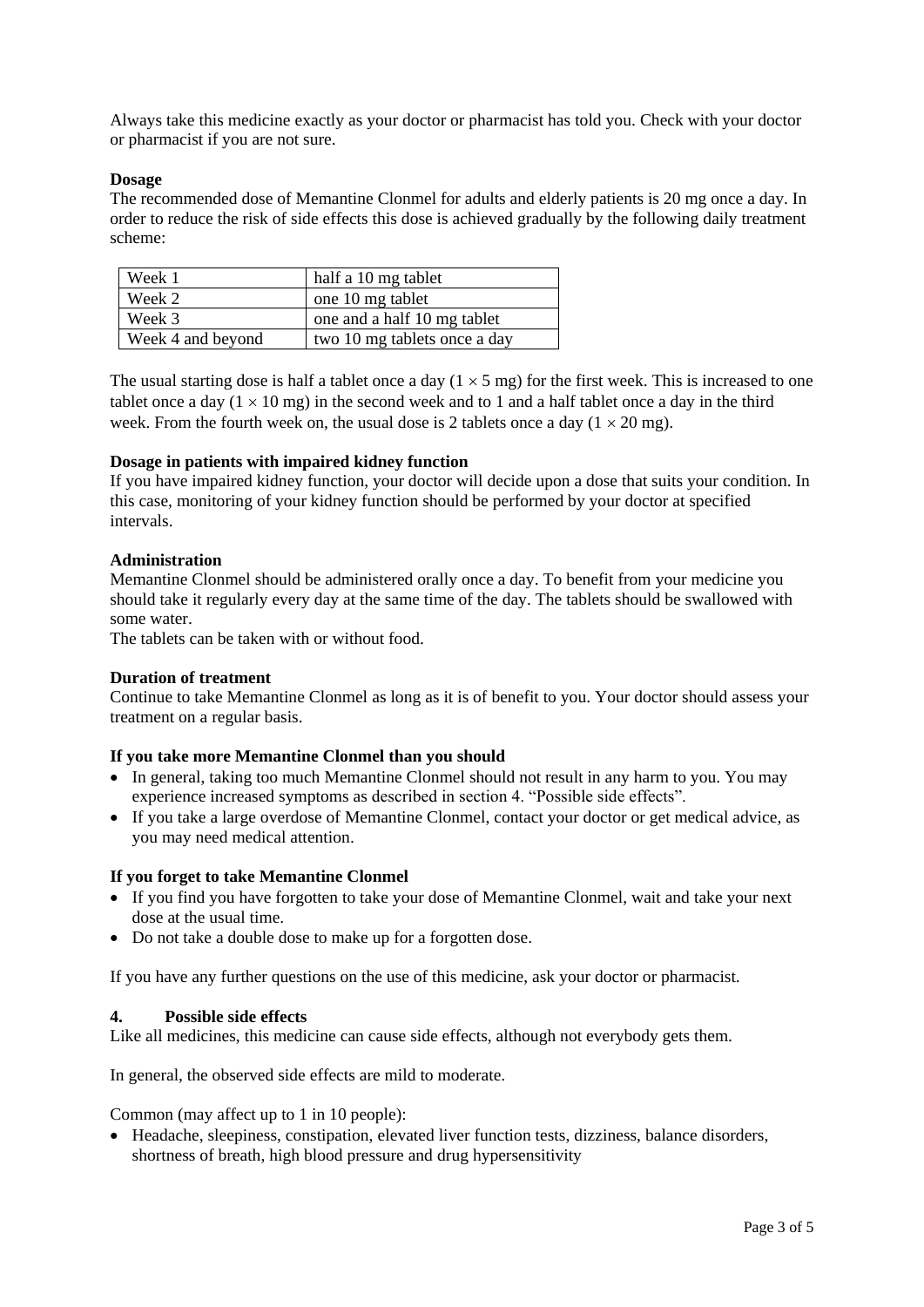Uncommon (may affect up to 1 in 100 people):

 Tiredness, fungal infections, confusion, hallucinations, vomiting, abnormal gait, heart failure and venous blood clotting (thrombosis/thromboembolism)

Very rare (may affect up to 1 in 10,000 people):

• Seizures

Not known (frequency cannot be estimated from the available data):

• Inflammation of the pancreas, inflammation of the liver (hepatitis) and psychotic reactions

Alzheimer's disease has been associated with depression, suicidal ideation and suicide. These events have been reported in patients treated with memantine.

### Reporting of side effects

If you get any side effects, talk to your doctor or pharmacist. This includes any possible side effects not listed in this leaflet. You can also report side effects directly via the national reporting system: For Ireland: HPRA Pharmacovigilance Website [www.hpra.ie](http://www.hpra.ie/) For Malta: ADR Reporting Website: [www.medicinesauthority.gov.mt/adrportal.](http://www.medicinesauthority.gov.mt/adrportal) By reporting side effects you can help provide more information on the safety of this medicine.

## **5. How to store Memantine Clonmel**

Keep this medicine out of the sight and reach of children.

Do not use this medicine after the expiry date which is stated on the carton and the blister after EXP. The expiry date refers to the last day of that month.

This medicinal product does not require any special storage conditions.

Do not throw away any medicines via wastewater or household waste. Ask your pharmacist how to throw away medicines you no longer use. These measures will help protect the environment.

#### **6. Contents of the pack and other information What Memantine Clonmel contains**

- The active substance is memantine hydrochloride. Each film-coated tablet contains 10 mg memantine hydrochloride equivalent to 8.31 mg memantine.
- The other ingredients are microcrystalline cellulose, croscarmellose sodium, colloidal anhydrous silica and magnesium stearate, all in the tablet core; and polyvinyl alcohol, titanium dioxide (E171), macrogol (3350) and talc, all in the tablet coating.

### **What Memantine Clonmel looks like and contents of the pack**

Memantine Clonmel film-coated tablets are presented as white, slim through the middle, biconvex, 10 mm – 5.6 mm, film-coated tablet with breaking lines on both sides and engraving '10' on one side.

The tablet can be divided into equal doses.

Blister packs containing either 7, 10, 14, 15 or 20 tablets per blister (PVC/PE/PVDC and Aluminium). Memantine Clonmel film-coated tablets are presented in pack sizes of 7, 14, 28, 30, 42, 50, 56, 60, 98, 110, 112, 168 or 180 film-coated tablets.

Blister packs containing either  $7 \times 1$ ,  $10 \times 1$ ,  $14 \times 1$ ,  $15 \times 1$  or  $20 \times 1$  tablets per blister (unit dose PVC/PE/PVDC and Aluminium).

Memantine Clonmel film-coated tablets are presented in pack sizes of 7, 14, 28, 30, 42, 50, 56, 60, 98, 110, 112, 168 or 180 film-coated tablets.